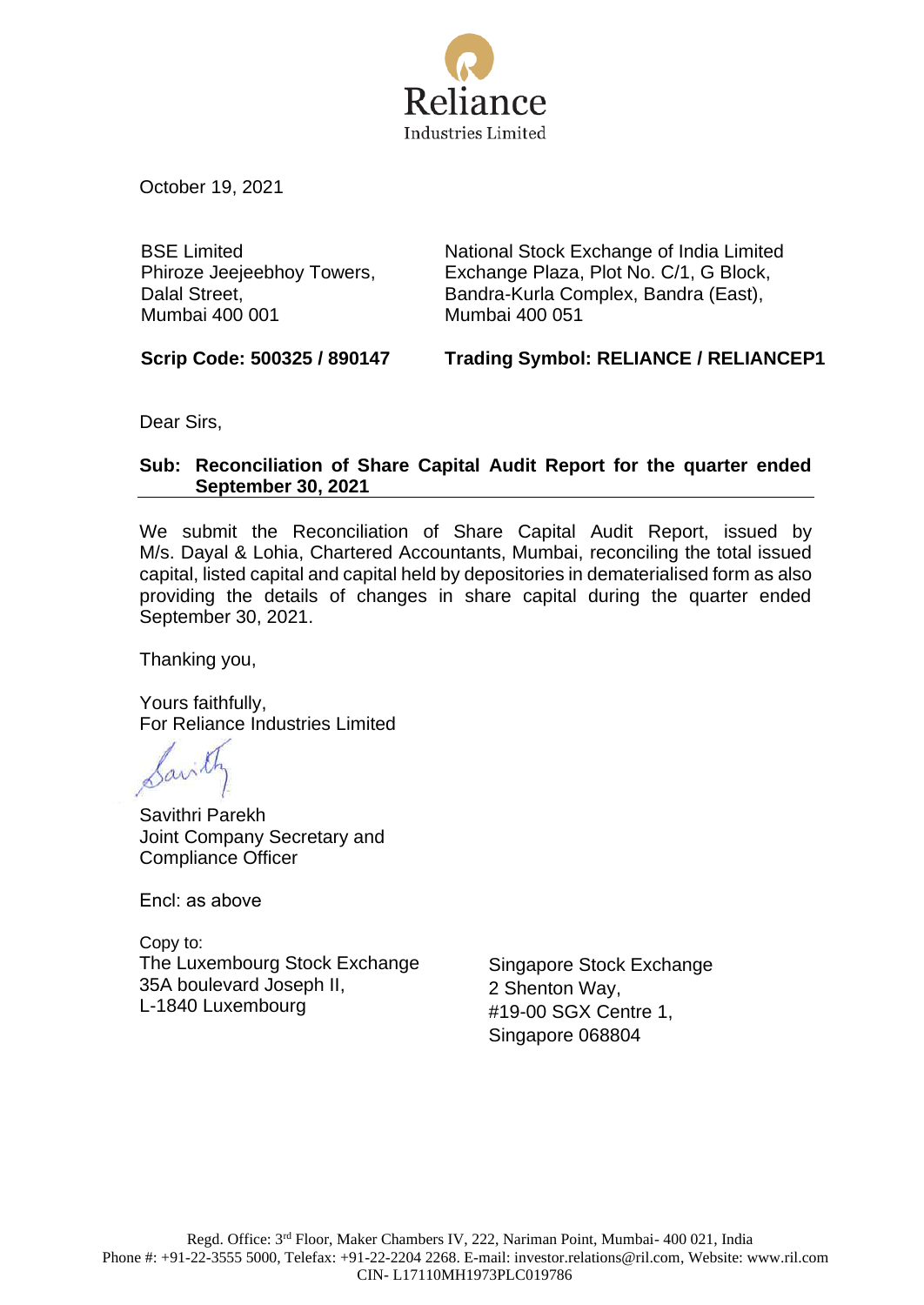## **dayal and lohia**  chartered accountants

The Board of Directors Reliance Industries Limited 3rd Floor, Maker Chambers IV 222, Nariman Point Mumbai -400 021

#### RECONCILIATION OF SHARE CAPITAL AUDIT REPORT

We have examined the Register of Members, beneficiary details furnished by the depositories and other records / documents maintained by M/s. Reliance Industries Limited (hereinafter referred to as the "Company") and its Registrars and Share Transfer Agents for issuing Certificate, in accordance with Circular D&CC / FITTC / CIR-16/2002 dated December 31, 2002 issued by Securities and Exchange Board of India.

In our opinion and to the best of our information and according to the explanations given to us and based on such verification as considered necessary, we hereby certify the following:

| 1.              | For Quarter Ended                                                                                                                                                                                       | September 30, 2021                                                                                                                                                                           |                         |                        |  |  |
|-----------------|---------------------------------------------------------------------------------------------------------------------------------------------------------------------------------------------------------|----------------------------------------------------------------------------------------------------------------------------------------------------------------------------------------------|-------------------------|------------------------|--|--|
| 2               | <b>ISIN</b>                                                                                                                                                                                             | INE002A01018 (Fully paid-up Equity Shares)<br>IN9002A01032 (Rs.5 paid-up per Equity Share)<br>IN9002A01024 (Rs.2.50 paid-up per Equity Share - suspended<br>for trading w.e.f. May 11, 2021) |                         |                        |  |  |
| 3.              | <b>Face Value</b>                                                                                                                                                                                       | Rs. 10/- per Equity Share                                                                                                                                                                    |                         |                        |  |  |
| 4               | Name of the Company                                                                                                                                                                                     | Reliance Industries Limited                                                                                                                                                                  |                         |                        |  |  |
| 5.              | <b>Registered Office Address</b>                                                                                                                                                                        | 3rd Floor, Maker Chambers IV, 222, Nariman Point,<br>Mumbai - 400021                                                                                                                         |                         |                        |  |  |
| 6.              | <b>Correspondence Address</b>                                                                                                                                                                           | 3rd Floor, Maker Chambers IV, 222, Nariman Point,<br>Mumbai - 400021                                                                                                                         |                         |                        |  |  |
| 7               | Telephone & Fax Nos.                                                                                                                                                                                    | Tel No : 022 - 3555 5000<br>Fax No: 022 - 2204 2268                                                                                                                                          |                         |                        |  |  |
| 8               | <b>Email address</b>                                                                                                                                                                                    | investor.relations@ril.com                                                                                                                                                                   |                         |                        |  |  |
| 9               | 1. BSE Limited<br>Names of the Stock Exchanges where the company's securities are listed<br>2. National Stock Exchange of India<br>Limited                                                              |                                                                                                                                                                                              |                         |                        |  |  |
|                 |                                                                                                                                                                                                         |                                                                                                                                                                                              | Number of Shares        | % of Total Issued Cap. |  |  |
| 10 <sup>1</sup> | <b>Issued Capital</b><br>Listed Capital (Exchange - wise) - For Exchanges listed in '9' above<br>(as per company records)<br>Held in dematerialised form in CDSL<br>Held in dematerialised form in NSDL |                                                                                                                                                                                              | 676 20 70 014           | 100.000                |  |  |
| 11              |                                                                                                                                                                                                         |                                                                                                                                                                                              | 676 11 50 512           | 99.986                 |  |  |
| 12              |                                                                                                                                                                                                         |                                                                                                                                                                                              | 20 20 71 841<br>2.988   |                        |  |  |
| 13              |                                                                                                                                                                                                         |                                                                                                                                                                                              | 649 80 85 821<br>96.096 |                        |  |  |
| 14              | <b>Physical</b>                                                                                                                                                                                         |                                                                                                                                                                                              | 6 19 12 352             | 0.916                  |  |  |
| 15              | Total No. of Shares (12+13+14)                                                                                                                                                                          |                                                                                                                                                                                              | 676 20 70 014           |                        |  |  |

401, sheetal enclave, blh. tangent furniture mall, chincholi bunder, off. link road, malad (w), mumbai 400 064. phones : c.c. dayal 9820053124 • a.g. lohia 9820044529 • e-mail : dayalandlohia@gmail.com GSTIN: 27AAAFD1548C1ZY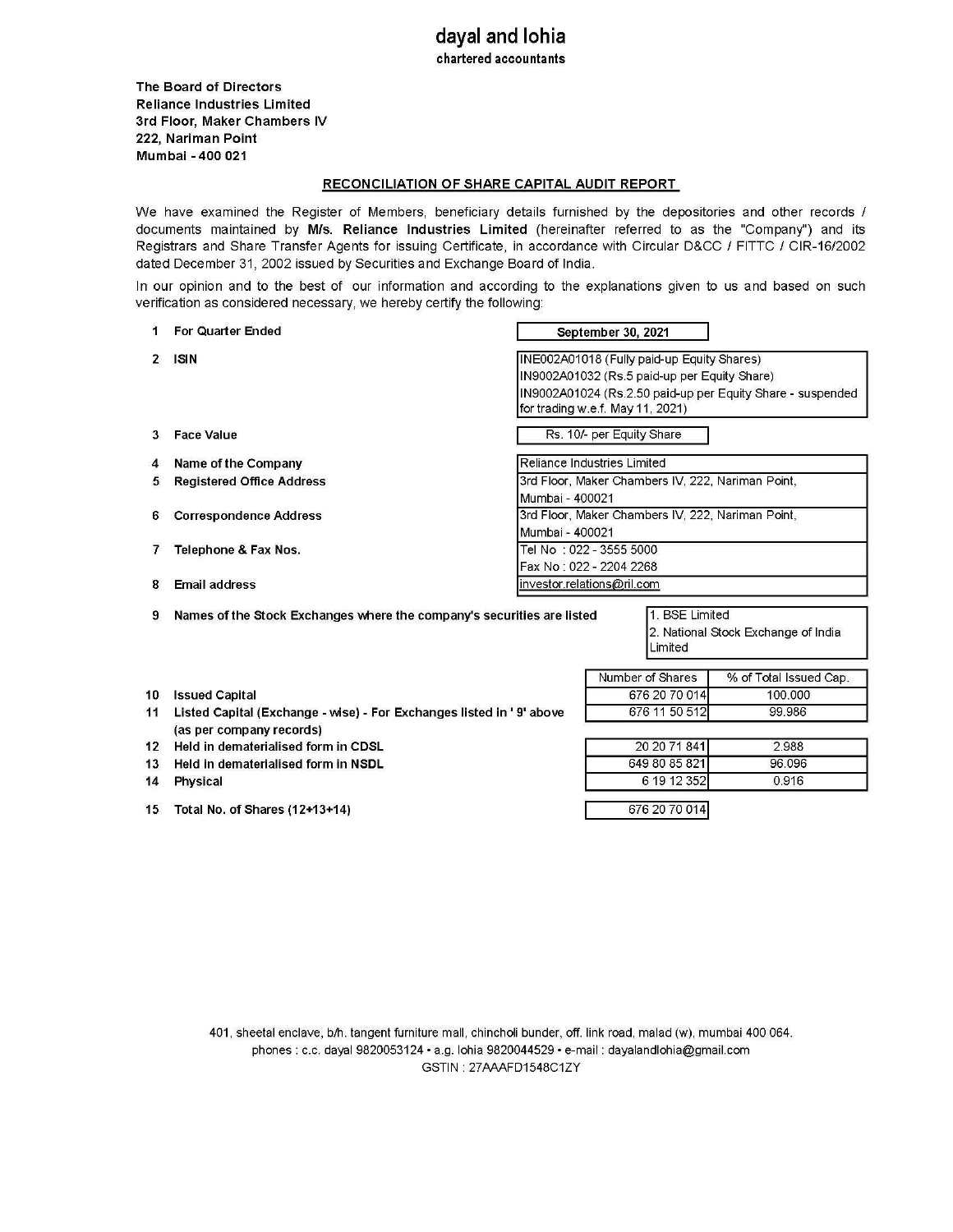| 16 | Reasons for difference if any, between: |                      |                                                                                                                                                                                                                                                                                                                                                                                                                                                                                                                                                                                                                                                                                                                                                                                                                                                                                                                                                                                                                                                                                                                                                                                                                                                                                                                       |
|----|-----------------------------------------|----------------------|-----------------------------------------------------------------------------------------------------------------------------------------------------------------------------------------------------------------------------------------------------------------------------------------------------------------------------------------------------------------------------------------------------------------------------------------------------------------------------------------------------------------------------------------------------------------------------------------------------------------------------------------------------------------------------------------------------------------------------------------------------------------------------------------------------------------------------------------------------------------------------------------------------------------------------------------------------------------------------------------------------------------------------------------------------------------------------------------------------------------------------------------------------------------------------------------------------------------------------------------------------------------------------------------------------------------------|
|    |                                         | a) $(10 \& 11)$ :    | The Board of Directors of the Company at its meeting held on<br>March 26, 2021 made inter-alia the First Call of ₹ 314.25 per<br>partly paid-up equity share (comprising ₹ 2.50 towards face<br>value and ₹ 311.75 towards securities premium) on<br>42,26,26,894 partly paid-up equity shares of the Company of<br>face value of $\bar{\tau}$ 10 each ( $\bar{\tau}$ 2.50 paid-up). The First Call was<br>payable from May 17, 2021 to May 31, 2021, both days<br>inclusive.<br>Trading of the $\bar{\tau}$ 2.50 partly paid-up equity shares of the<br>Company (ISIN: IN9002A01024) on the Stock Exchanges was<br>suspended with effect from May 11, 2021 on account of the First<br>Call.<br>The Company has, till September 30, 2021, completed the<br>corporate action for credit of / listing and trading of 42,17,07,392<br>partly paid-up equity shares (₹ 5.00 paid-up - ISIN:<br>IN9002A01032).<br>Corporate action / listing and trading of the balance 9,19,502<br>partly paid-up equity shares (which are presently lying in the<br>suspended ISIN: IN9002A01024) will be completed upon receipt<br>of First Call / reconciliation of First Call received, as the case<br>may be. Presently, the Listed Capital of the Company does not<br>comprise the aforesaid 9,19,502 partly paid-up equity shares. |
|    |                                         | b) $(10 \& 15)$ :    | N.A.                                                                                                                                                                                                                                                                                                                                                                                                                                                                                                                                                                                                                                                                                                                                                                                                                                                                                                                                                                                                                                                                                                                                                                                                                                                                                                                  |
|    |                                         | c) $(11 & 8 & 15)$ : | Same as Sr. No. 16(a) above                                                                                                                                                                                                                                                                                                                                                                                                                                                                                                                                                                                                                                                                                                                                                                                                                                                                                                                                                                                                                                                                                                                                                                                                                                                                                           |

17 Certifying the details of changes in share capital during the quarter under consideration as per Table below:

| Particulars | No. of Shares. | Applied / Not<br>Applied for<br>listing | Listed on Stock<br>Exchanges (Specify<br>Names) | Whether<br>intimated<br>to CDSL | intimated.<br>to NSDL | $\left  \right $ Whether $\left $ In-prin. appr. Pending for SE<br>(Specify Names) |
|-------------|----------------|-----------------------------------------|-------------------------------------------------|---------------------------------|-----------------------|------------------------------------------------------------------------------------|
| NA          | <b>NIL</b>     | NA                                      | NA                                              | NA                              | <b>NA</b>             | NA                                                                                 |

18 Register of Members is updated (Yes / No) if not, updated upto which date

| NA |
|----|

19 Reference of previous quarter with regard to excess dematerialised shares, if any.

20 Has the company resolved the matter mentioned in point no.19 above in the current quarter? If not, reason why?

NA

NA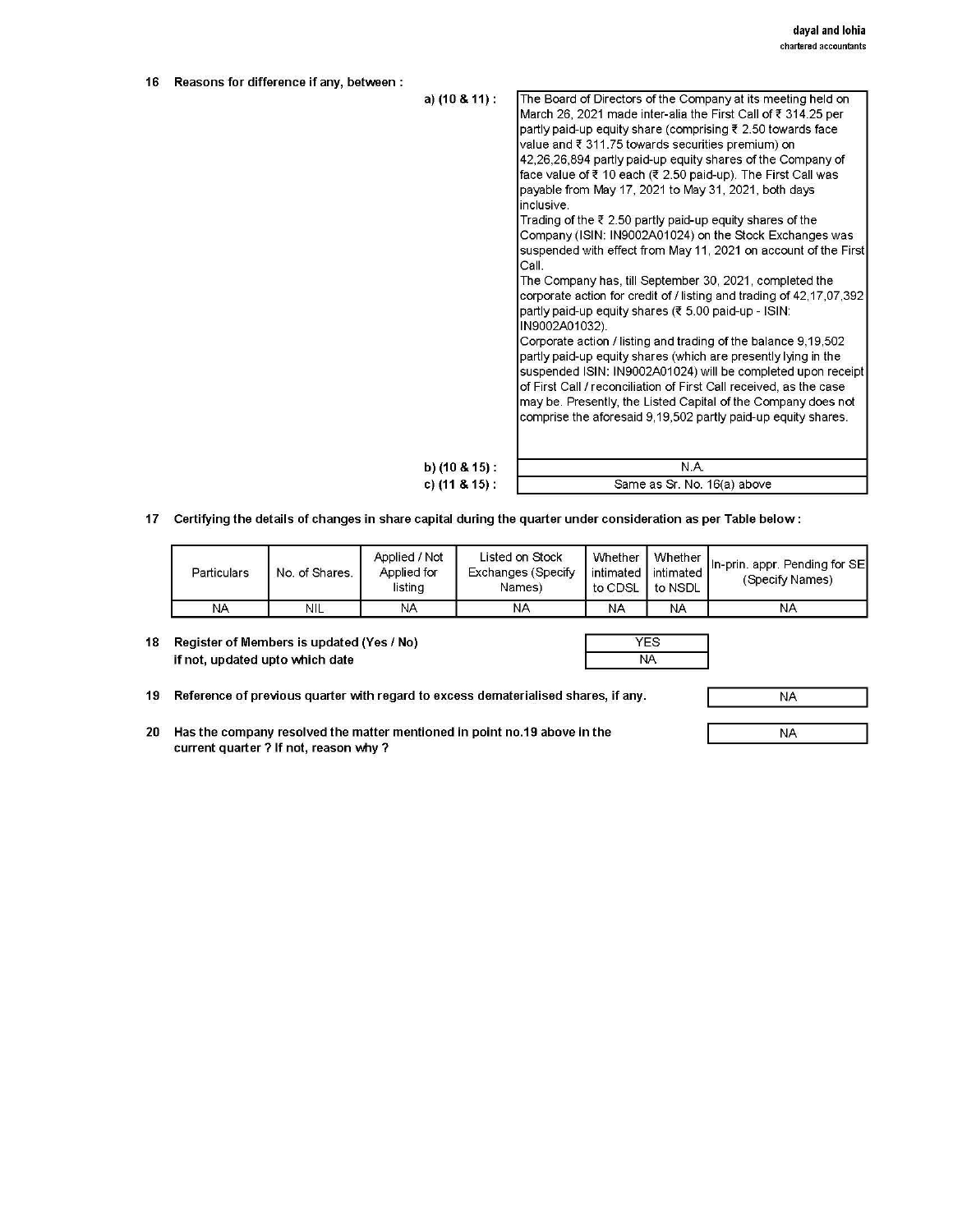21 Mention the total no. of requests, if any, confirmed after 21 days and the total no. of requests pending beyond 21 days with the reasons for delay :

| Total No. of demat requests                                 | No. of requests | No. of shares | Reasons for delay                                                                                                                                                                                                                                                                                                          |
|-------------------------------------------------------------|-----------------|---------------|----------------------------------------------------------------------------------------------------------------------------------------------------------------------------------------------------------------------------------------------------------------------------------------------------------------------------|
| Confirmed / Rejected after 21 Days                          | 1421            |               | 2 36 556 Delay in receipt of Physical DRF &<br>Share Certificates from DP.                                                                                                                                                                                                                                                 |
|                                                             | 51              |               | 16 329 All these requests could not be<br>processed due to glitches (w.r.t.<br>codes/flags, consequent to mismatches<br>with the static data uploaded) in<br>Depositories' Platforms.<br>Depositories have removed these<br>glitches and the requests have been<br>dispossed-off by the Company<br>immediately thereafter. |
|                                                             | 114             |               | 14 711 Rejected since Physical DRF & Share<br>Certificates not received from DP within<br>30 Days.                                                                                                                                                                                                                         |
| Total                                                       | 1586            | 267596        |                                                                                                                                                                                                                                                                                                                            |
| Pending for more than 21 days<br>(as on September 30, 2021) | 9               |               | 473 Non - receipt of Physical DRF & Share<br>Certificates from DP                                                                                                                                                                                                                                                          |
|                                                             | 4               |               | 639 Delay in receipt of Physical DRF &<br>Share Certificates from DP.                                                                                                                                                                                                                                                      |
| Total                                                       | 13              | 1 1 1 2       |                                                                                                                                                                                                                                                                                                                            |

22 Name, Telephone & Fax No. of the Compliance Officer of the Co.

23 Name, Address, Tel. & Fax No., Regn. No. of the Auditor

| İShri K. Sethuraman                                |
|----------------------------------------------------|
| Tel No : 022 - 3555 5211                           |
| Fax No: 022 - 2204 2268                            |
| M/s. Dayal and Lohia                               |
| Chartered Accountants                              |
| 401, Sheetal Enclave, B/h. Tangent Furniture Mall, |
| Chincholi Bunder, Off. Link Road, Malad (W),       |
| Mumbai - 400 064.                                  |
| Phones: C.C. Dayal 9820053124                      |
| A G Lohia 9820044529                               |
| E-mail: dayalandlohia@gmail.com                    |
| GSTIN : 27AAAFD1548C1ZY                            |
| Name & Regn.No.of the Partner:                     |
| Shri Anil Lohia - 31626                            |

- 24 Appointment of common agency for share registry work if yes (name & address)
- KFin Technologies Private Limited Selenium Building, Tower-B. Plot No. 31 & 32, Financial District, Gachibowli, Nanakramguda, Hyderabad - 500 032 Tel No.: 040- 6716 1700 Fax No.: 040 - 6716 1680 E-mail : rilinvestor@kfintech.com Website Address: www.kfintech.com SEBI Regn. No.: INR000000221
- 25 Any other detail that the Auditor may like to provide. (e.g. BIFR company, delisting from SE, company changed its name etc.)- NIL.

#### FOR DAYAL & LOHIA CHARTERED ACCOUNTANTS FIRM REGN NO. 102200W



ANIL LOHIA PARTNER M. No.: 31626

Place: Mumbai Date: 08.10.2021